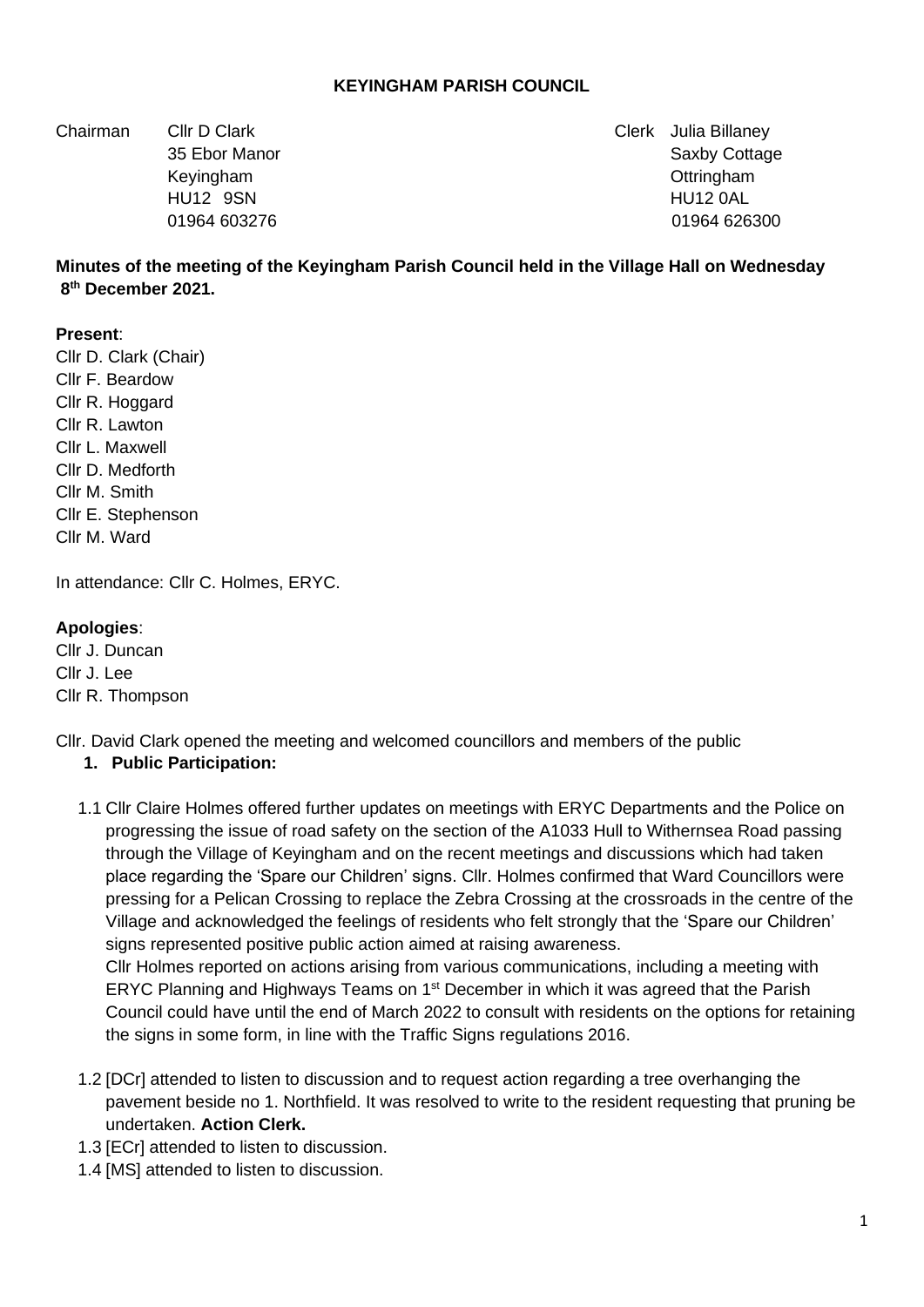### **2. Declaration of Interests**

- a) to record declarations of interest in respect of agenda items listed below:
- b) to note dispensations given in respect of agenda items listed below:

Declarations and dispensations were recorded as follows:

Cllr R. Lawton: Allotments

Cllr E. Stephenson: Allotments

### **3. Approval of the Minutes of the Previous Meeting**

The minutes of the meeting of Keyingham Parish Council held on Wednesday 13<sup>th</sup> October were approved with an amendment to Item 5.1 to clarify the action as time-limited up until the end of December 2021. 3.1 **Actions and Matters Arising from the minutes not covered by the agenda.** None

### **4. Correspondence**

4.1 Email from [LP] reiterating offer of Dog Exercise Equipment. **Action**: **Cllr Hoggard** to arrange collection.

4.2 Police and Crime and Plan 2021- 2025. **Noted.** 

4.3 Email from Craig Forth, ERYC, confirming a three-month period for consultation and actions relating to the 'Spare our Children' signs (up to 31<sup>st</sup> March 2022) and identifying a link to the Traffic Signs Regulations 2016 indicating examples of permissible signs, which were circulated. **Noted.** The exact size and dimensions were not clearly discernible from the printed examples and it was resolved to seek clarification. **Action Clerk.** 

4.4. Email from TC Ltd providing a quote for the replacement of a broken gate post at the entrance to Boyes Lane Recreation Ground. Considering the quote Councillors resolved to purchase the materials and make the repair themselves to reduce the cost. **Action Cllr's Ward, Stephenson, Hoggard and Lawton.** 4.5 Members received, with regret, a letter of resignation from Cllr. June Clark. The Chairman thanked Cllr Clark for her contribution to Keyingham Parish Council and was joined by all the members in sending their thanks and good wishes. **Action Clerk.** 

### **5. Accounts for Payment.** It was **resolved** to pay the following:

# **Accounts received in November for Payment in December 2021**

| Payee       | <b>Description/Reference</b>                                              | <b>Net</b> | <b>VAT</b> | <b>Total</b> | A/C<br><b>Ref</b> |
|-------------|---------------------------------------------------------------------------|------------|------------|--------------|-------------------|
| J Billaney  | Clerk's Salary                                                            |            |            | 973.40       | P01               |
| <b>HMRC</b> | NI for Clerk                                                              |            |            | 74.39        |                   |
|             | <b>Total</b>                                                              |            |            | 1,047.79     | <b>P01</b>        |
| BT (STO)    | <b>Business Line for Parish Clerk:</b><br>calls, rental, internet charges | 44.45      | 8.89       | 53.34        | P <sub>20</sub>   |
| J Billaney  | <b>Bin Bags for Street Cleaner</b>                                        | 8.30       | 1.66       | 9.96         | <b>P08</b>        |
|             | <b>Remembrance Display Planter</b>                                        | 30.44      |            | 30.44        | <b>P08</b>        |
|             |                                                                           | 40.40      |            |              |                   |
| M Ward      | Reimb. Fuel for Digger - Boyes<br>Lane.                                   | 6.31       | 1.26       | 7.57         | P <sub>26</sub>   |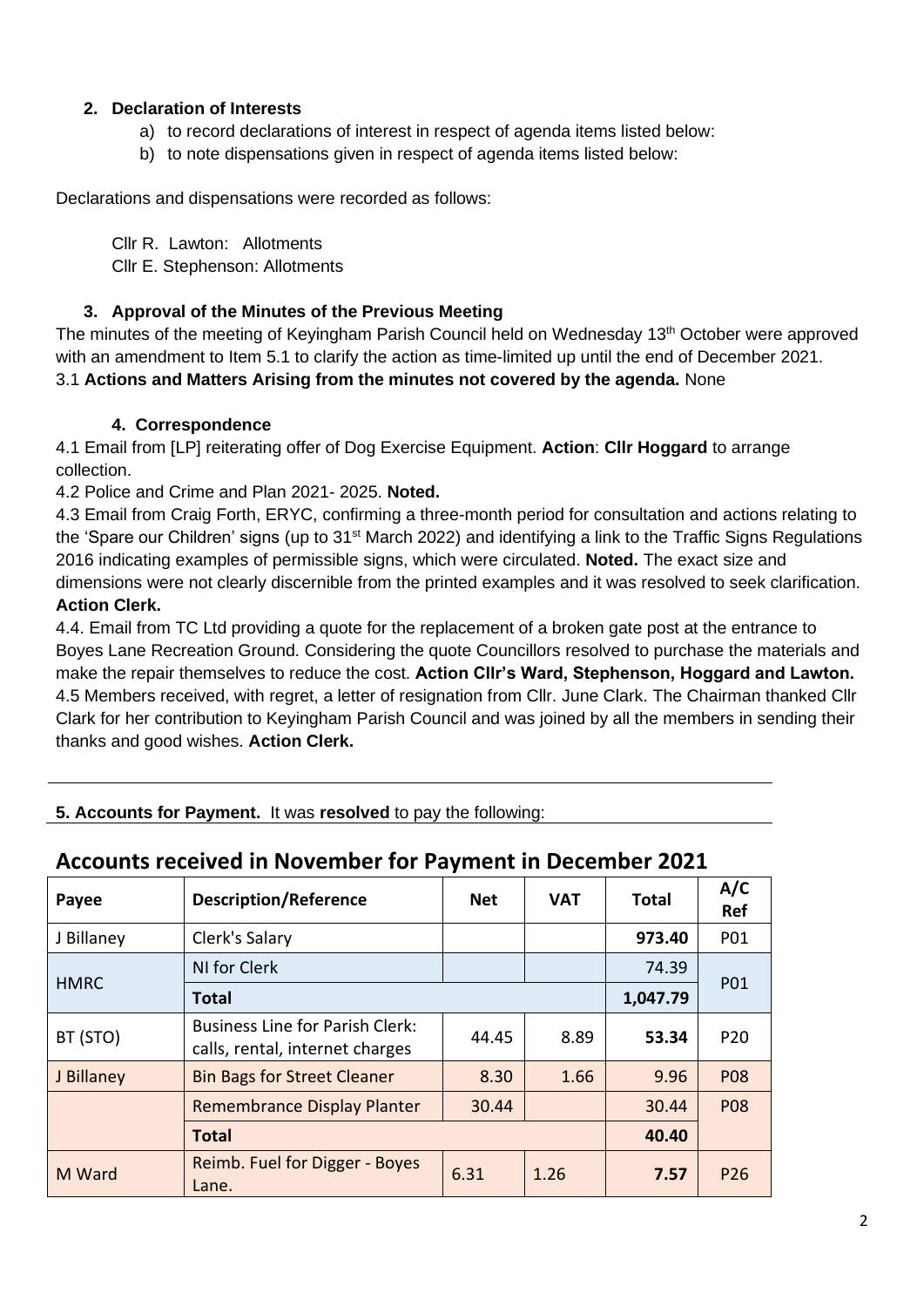| HAPS (STO)                      | <b>Grounds Maintenance</b>     | 730.83 | 146.17 | 877.00   | P11 |  |
|---------------------------------|--------------------------------|--------|--------|----------|-----|--|
|                                 | Inv: 30373391                  | 107.10 | 21.42  | 128.52   |     |  |
|                                 | Inv: 30384828                  | 107.10 | 21.42  | 128.52   |     |  |
| <b>Brook Street</b><br>Ltd      | Inv: 30408502                  | 107.10 | 21.52  | 128.52   |     |  |
|                                 | <b>Total</b>                   | 385.56 | P31    |          |     |  |
| <b>Water Charges</b><br>(DD)    | Saltaugh Road                  | 138.65 |        | 138.65   | P03 |  |
|                                 | Cemetery                       | 12.37  |        | 2.37     |     |  |
|                                 | Boyes Lane                     |        |        |          |     |  |
|                                 | <b>Total</b>                   |        |        | 141.02   |     |  |
| <b>ERNLLCA</b>                  | Training - New Councillor Pt1. | 185.00 | 37.00  | 222.00   | P21 |  |
| Sunk Is. Gdn<br>Centre          | <b>Christmas Trees</b>         | 707.60 |        | 707.60   | P27 |  |
| Sunk Is. Gdn<br>Centre          | Winter Bedding Plants REP CHQ  | 122.00 |        | 122.00   | P16 |  |
| P Feeney                        | <b>Cleaning Bus Shelters</b>   | 50.00  |        | 50.00    | P32 |  |
| Kallkwik                        | Forward Magazine no. 80.       | 275.60 |        | 275.60   | P23 |  |
| <b>RD Sharp Ltd</b>             | Hedge Cutting, Boyes Lane      | 162.50 | 32.50  | 195.00   | P26 |  |
| J. Pockley Ltd                  | Fertiliser                     | 24.99  |        | 24.99    | P23 |  |
| TJ Welford                      | Mole Control - Sports Field    | 80.00  |        | 80.00    | P17 |  |
| <b>Meadley Plant</b><br>Hire    | Digger Hire, Boyes Lane        | 90.00  | 18.00  | 108.00   | P23 |  |
| Village Inst.                   | Commercial Waste & Storage     | 500.00 |        | 500.00   |     |  |
| RBL Poppy App.                  | Remembrance Day Wreath         | 30.00  |        | 30.00    | P14 |  |
| <b>Total</b><br><b>Payments</b> |                                |        |        | 4,867.87 |     |  |

## **Receipts – Nil.**

### **5.1 Future Expenditure**

5.1 Request for further Tree Pruning Eastfield Road – It was **resolved** to instruct [JF] to carry out a full crown reduction and further pruning in consultation with residents. **Action Clerk.** 

5.2 Broken gatepost, Boyes Lane. It was **resolved** for Councillors to proceed with the repair. (Item 4.4 refers.)

5.2 It was resolved to seek an estimate for works to include:

- removal of surplus soil from the cemetery
- clearing of the ditch on Saltaugh Road Amenity Area
- removal of the rough earth and stones leftover after levelling the mounds of soil on Boyes Lane Recreation Ground
- transport road filings to maintain the driveway to the allotments.

It was agreed that these works could be undertaken during contractor's 'downtime' over the Christmas period and that work could proceed provided the estimate fell within an agreed limit of £200.00. **Action Clerk.** 

**6. Planning Matters & Developments:** 

No new matters to consider.